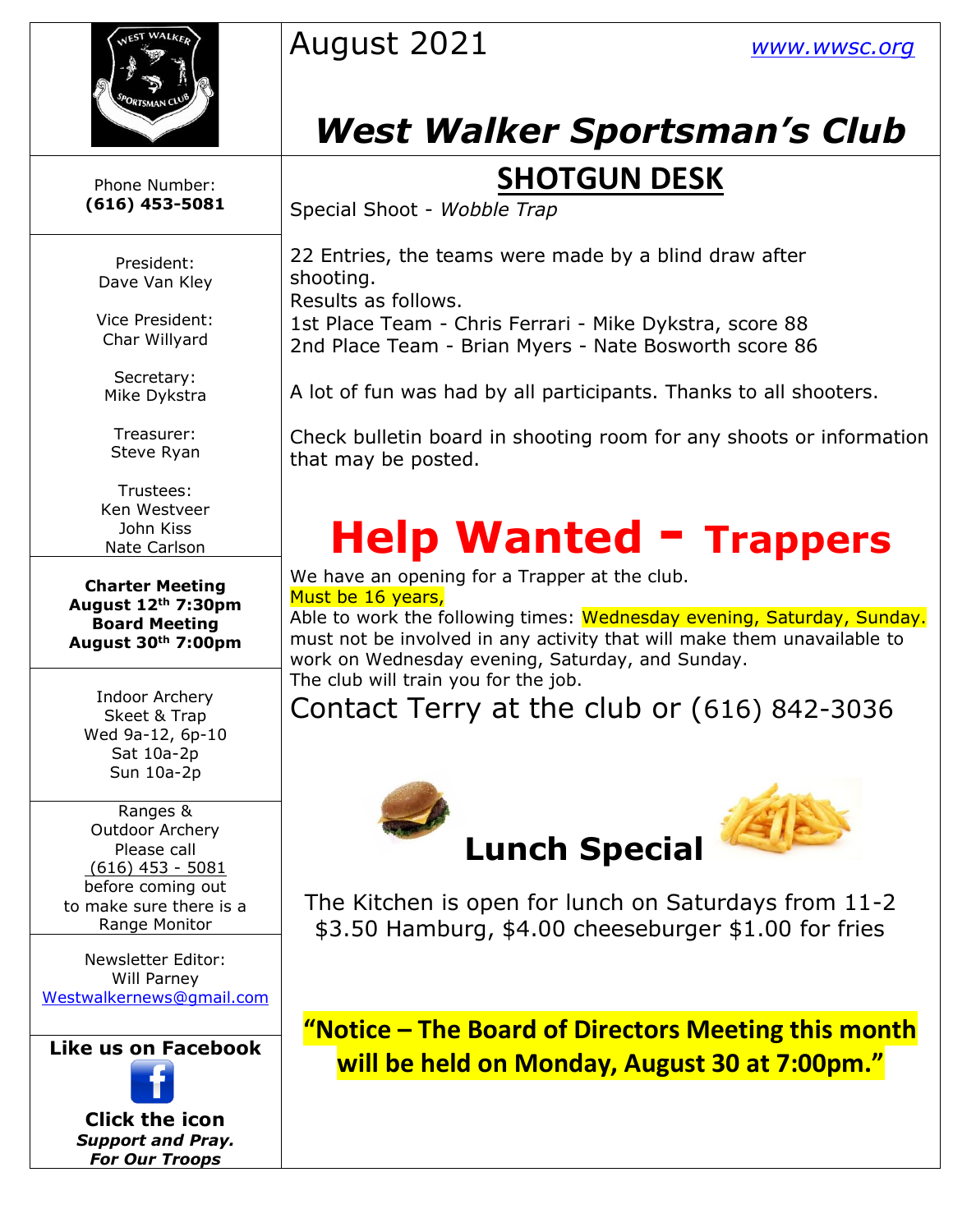

### **Summer 2021 Youth Archery**

West Walker Sportsman Club will be hosting youth archery opportunities during the Summer of 2021 at the indoor archery range. The program will be 6-week classes starting Monday July 26th and ending Monday August 30<sup>th</sup>.

This program is designed for youth with little or no experience to learn safety, proper archery form, and have fun. All equipment is provided, but own equipment can be used. The class will be taught by USA Archery Certified Instructors who have had several years' experience teaching youth archery in multiple settings.

#### **1) Beginning Archery**

- •Monday Evenings at 6:00
- •Instruction is on basic form, safety & FUN
- •Equipment is provided
- Variety of targets

#### **2) Advanced Beginner Archery**

- •Monday Evenings at 7:15
- •Requires minimal shooting ability and desire to advance
- •Equipment is provided
- •Class focus will be to improve each student's shooting ability
- •Variety of targets
- • 5 weeks of indoor instruction & the "Carnival of Chaos" party to end the class
- •Class limited to 12 students
- Structured weekly lesson plan with specific skills to develop proper shooting form
- • 5 weeks of indoor instruction & the "Carnival of Chaos" party to end the class
- Class limited to 12 students.

For safety considerations we will need to pre-qualify any students under 8 years old prior to accepting them into the program. At a minimum each student will need to independently stand and shoot safely from the shooting line and be able to follow verbal directions. Contact Jerry Schondelmayer to setup a time for this evaluation as required.

The cost will be a one-time \$30.00 signup fee for targets/supplies/pizza party that includes the weekly range fee payable with cash on the first day. Contact Jerry Schondelmayer for more information or to sign up your young archers.

Shannon Griffin **Jessica Jeffery** Jessica Jeffery Jerry Schondelmayer USA Archery Level 2 Instructor USA Archery Level 2 Instructor 616-283-2879 616-520-3052 616-836-0025 616-283-2879 616-520-3052 616-836-0025 [n0ck-0n@att.net](mailto:n0ck-0n@att.net) industrial intervention in the intervention of the intervention in the intervention of the in

Jamie Rolfe Charlie Talboys Jamie Rolfe Charlie Talboys USA Archery Level 2 Instructor USA Archery Level 2 Instructor USA Archery Level 2 Instructor USA Archery Level 2 Instructor 616-204-1729 616-901-9023 616-204-1729 616-901-9023 [jamie.rolfe27@gmail.com](mailto:jamie.rolfe27@gmail.com) [talboys@mulderbros.com](mailto:talboys@mulderbros.com)

USA Archery Level 3 NTS Coach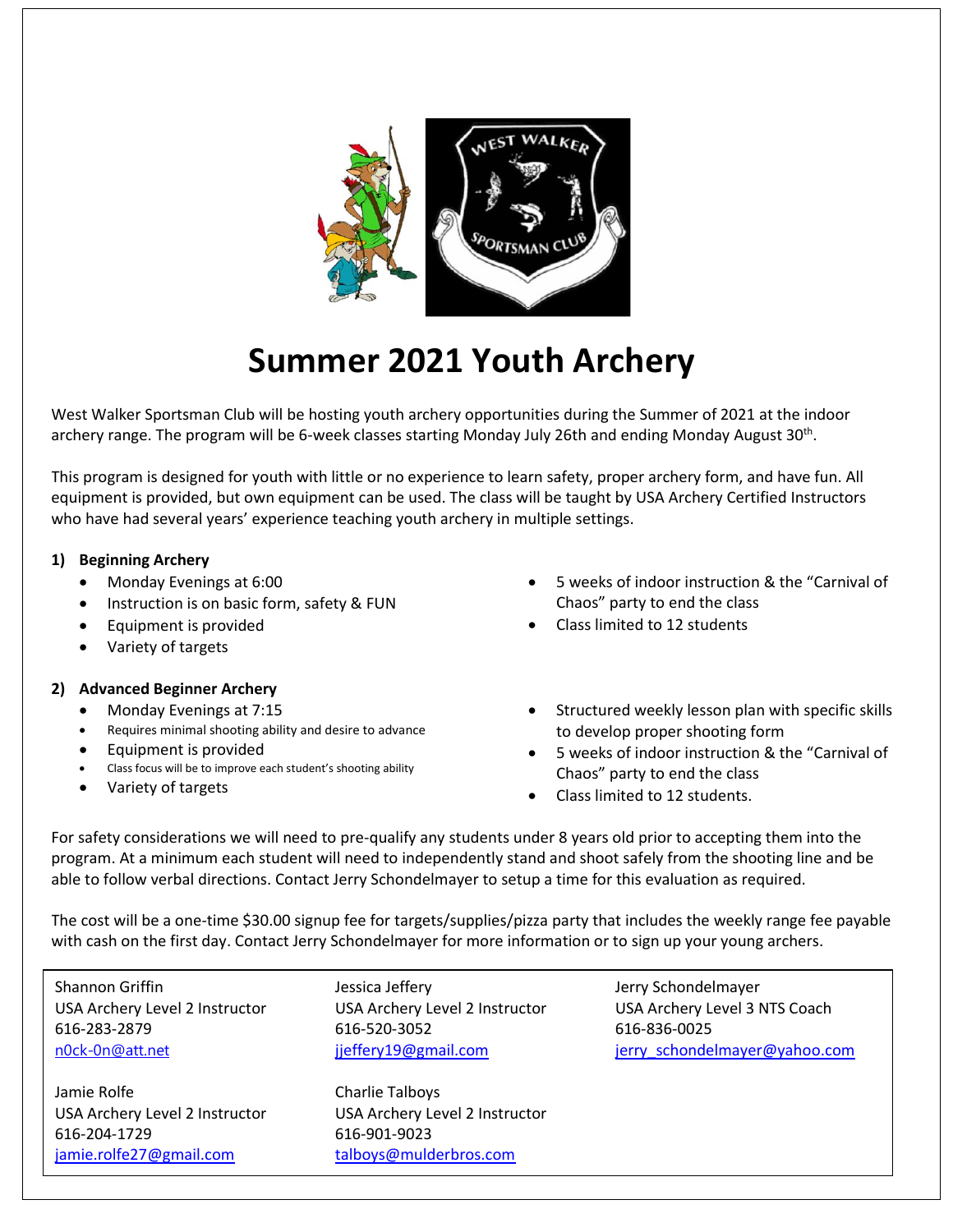# **3D Archery League Summer 2021**

WWSC will be hosting a 6-week 3D League starting Wednesday July 28th for participants to prepare for the upcoming fall bowhunting seasons.

This will be a "non-competitive, get ready for bowhunting" type a league. Score will be kept and record for reference only. A member of the Archery Committee will be at the range from 4:00- 8:00pm on Jul 28th signing up participants, collecting fees and handing out information. All league fees will go towards the ending cookout/banquet/fun shoot on September 15th.

League Fee

\$15.00 to sign up (Includes Charters, Associates & Non-Members)

Weekly Shooting Fee Free weekly for Charter Members \$5.00/Week for Associate Members \$10.00/Week for Non-Members

When? Jul 28, Aug 4, 11, 18, 25 & Sep 1 Fun shoot & Cookout/Banquet Sep 15

Classes

Youth, Yellow Stake, any equipment allowed. Traditional, Yellow Stake, any recurve or longbow allowed. Bowhunter, Green Stake, and recurve, longbow or compound bow allowed. Advanced Bowhunter, Red Stake, and recurve, longbow or compound bow allowed.

Details Scoring (10, 8, 5 & 0) Rangefinders OK NO CROSSBOWS NO BROADHEADS OR PRACTICE BROADHEADS

Questions? Contact:

Jerry Schondelmayer USA Archery Level 3 NTS Coach 616-836-0025 [jerry\\_schondelmayer@yahoo.com](mailto:jerry_schondelmayer@yahoo.com)

Charlie Talboys USA Archery Level 2 Instructor 616-901-9023 [talboys@mulderbros.com](mailto:talboys@mulderbros.com)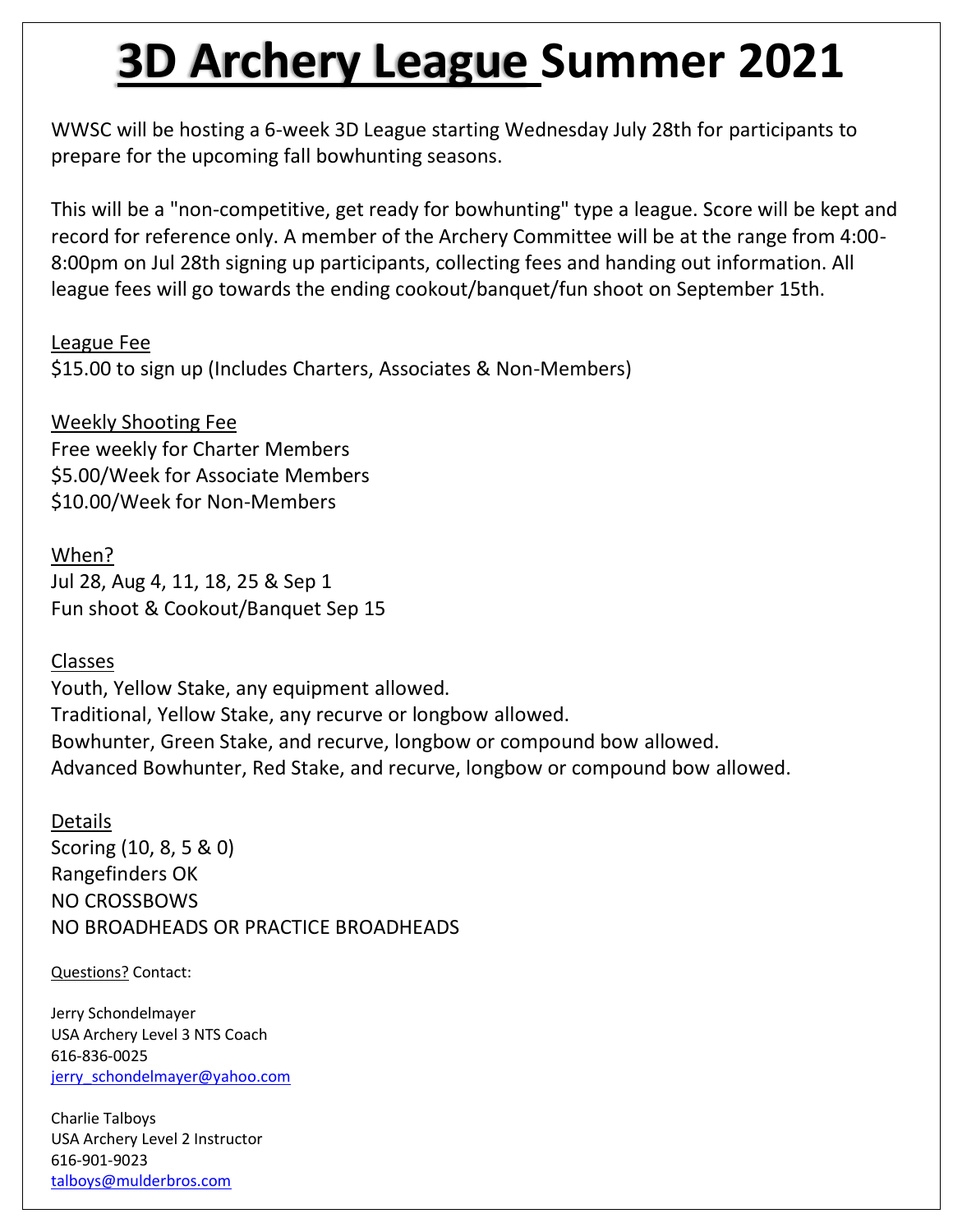

## **ART OF A DIFFERENT CALIBER SATURDAY AUGUST 21, 2021,** 2:00 TO 6:00 PM

### A FUN EVENT FOR THE WHOLE FAIMLY

WE WILL BE CREATING ART USING PAINT BALLS. VOTING TICKETS WILL BE SOLD 10 FOR \$1. EACH ARTIST GET 50% OF THEIR VOTE VALUE, (SO, YOU WANT YOUR FRIENDS AND FAMILY TO COME AND VOTE FOR YOUR PAINTING!) THE WINNING ARTIST GETS 25% OF THE TOTAL. THE CLUB GETS 25% OF THE TOTAL

### **FOR \$5 YOU CAN BE AN ARTIST**

WE WILL SUPPLY THE USE OF A PAINT BALL GUN, THE CANVAS, AND THE PAINT BALLS. SINCE SUPPLIES NEED TO BE PURCHASED **ARTISTS MUST PRE-REGISTER.** YOU CAN PAY THE DAY OF THE EVENT BUT YOU MUST SIGN UP BY **WEDNESDAY AUGUST 11, 2021** 



TO SIGN UP CONTACT **GLORIA VONDERHEIDE** (616) 454-7454 OR g\_vonderheide @yahoo.com NO INTERST IN CREATING ART? COME JUST TO ENJOY WATCHING THE CREATIONS SIGN UP TO VOLUNTEER AT THE EVENT



COME SUPPORT THE CLUB AND YOUR FRIENDS BY VOTING COME TO ENJOY HOT DOGS & CHIPS FOR \$1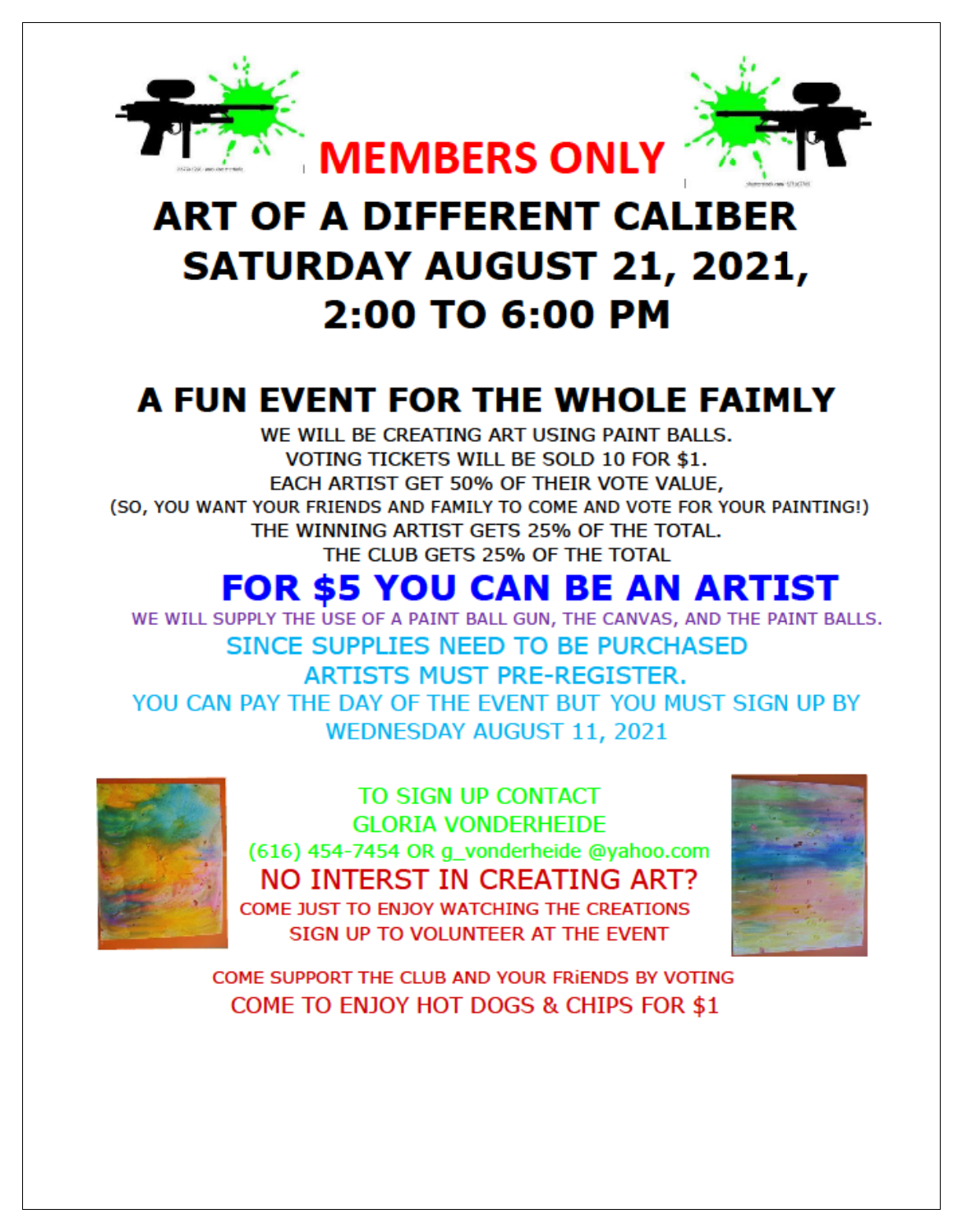#### **Muzzle Loading Pistol Shooting.**



 So, you got yourself a muzzle loading pistol and you're not sure how to use it. In my mind the best course of action would be to find someone that is experienced in their safe use. Once again, we offer this service on Monday nights at the indoor pistol range building from 3:30 to 7:00 PM.

 Maybe this article can help you get started in shooting this type of pistol. Even though you have a pistol you are going to need some accessories to load it. The following is a list of things you will need to start shooting:

- 1) A powder flask to store your powder in.
- 2) Percussion caps to put on your guns nipples once you load it. Makes it go boom, ignites the powder charge.
- 3) A percussion cap dispenser so you can put the caps on the nipples.
- 4) A powder measure which you will use to pore the powder charge into your measuring device. For the most part shooters measure a powder charge by volume and not weight. A variation on this is some competition shooters will weigh their powder charges to get a more consistent charge.
- 5) How much powder should you use? A rule of thumb, don't hold me to it, is start with a powder charge that is half the caliber of the pistol you're shooting. Two of the most common revolver calibers are 36 and 44 calibers. So just divide the caliber size in half and start with that. For a 44 caliber start with 22 grains of powder. For 36 calibers use 18 grains of powder.
- 6) If you're going to use round balls for ammunition, you need to get ones that are a little bigger than the caliber size you are shooting. For example, if you are shooting a 44 caliber pistol the most common size ball to start with would be a .454 round ball. The reason for this is when you go to seat the ball in the chamber you are loading, you want to see a shaved ring of lead. This means your round ball has no space around it. So, no spark could get past the round ball and ignite the powder charge. This could cause a chain fire in the other loaded chambers. Not a good thing to have happen.
- 7) Get a decent cleaning rod. The cleaning jag on the end should be caliber specific for your gun.
- 8) Get decent cleaning patches that are preferably made of a natural ingredient like cotton.
- 9) There are a million different cleaning solutions that people use. I use real black powder and good old water works great. Maybe the next article I will talk about how to clean them. That can be a whole different world of ideas. But it comes down to what works best for you and your gun.
- 10) It is strongly recommended that you clean your gun as soon as possible after you shoot it. If you don't, you will have rust problems. Be sure to lubricate it after you clean it.

 This is all well and good to get you started. But be advised you will have problems no matter who you are. They happen too everyone. For example, you dry balled. This means you forgot to put the powder in and then loaded the ball. Gun is not going to fire is it. What do you do to get the ball out? That is a whole different article. That's why it is strongly recommended for you to start shooting with an experienced shooter. So, they can help you learn how to solve the problems you will encounter.

Remember God created man, Samuel Colt made us all equal. Mike Kowalski.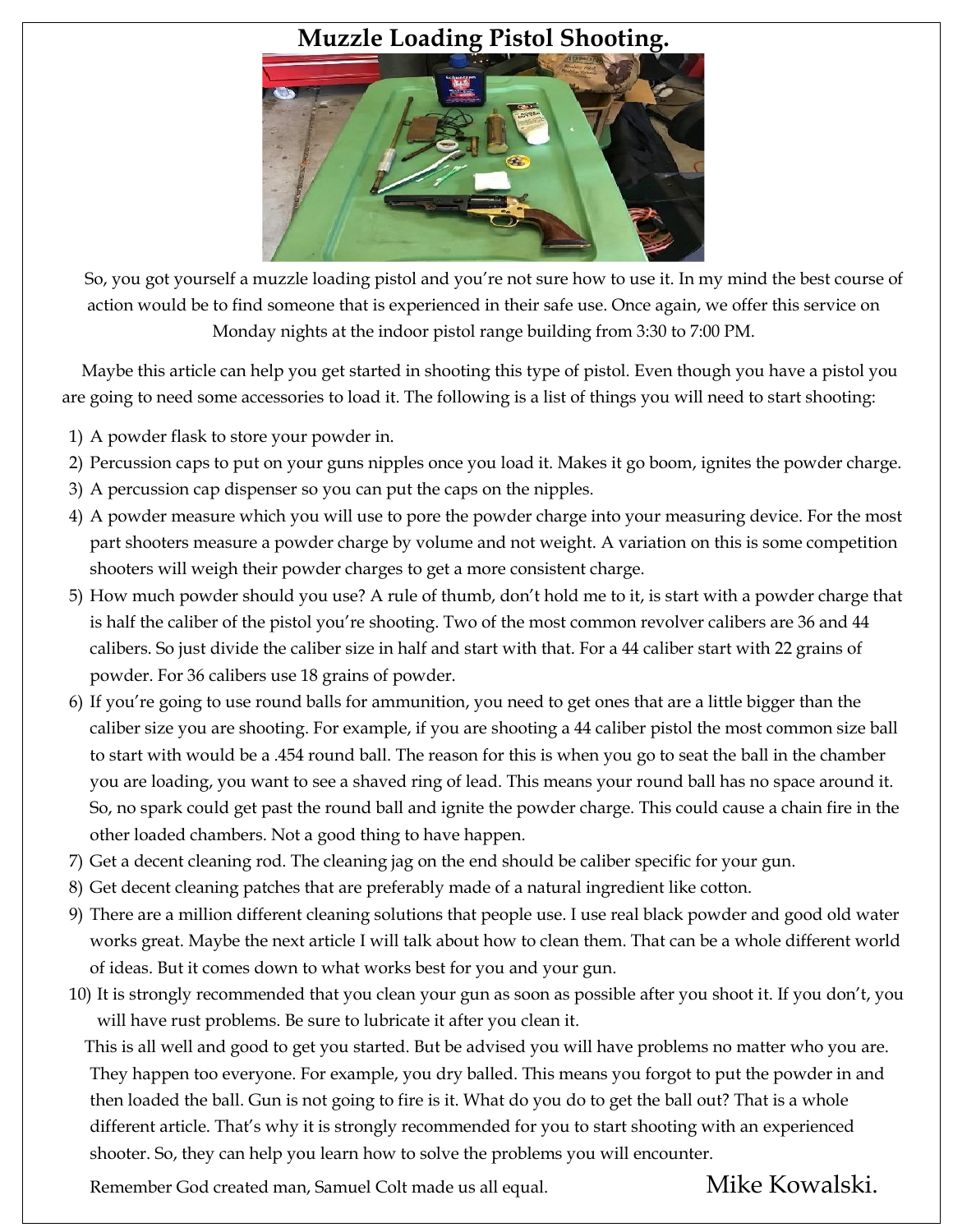#### **NEED Volunteers to be trained as Range Monitors.**

WWSC is seeking members to serve flexible shifts, typically 4 to 5 ¼ hrs Please contact Jeff Reynolds (616)710 1280 Email; [wwsc.range.monitor@gmail.com](mailto:wwsc.range.monitor@gmail.com) if you are interested.

#### **Range Monitors receive:**

1% discount toward membership renewal for each hour served.  $\{60 \text{ hrs. served}$ ; approximately one shift / month = 60% discount } Personal use of indoor pistol range for serving two or more shifts per month. **Call 616-453-5081 to CONFIRM the ranges are open**



"Notice – The Board of Directors Meeting this month will be held on Monday, August 30 at 7:00pm."